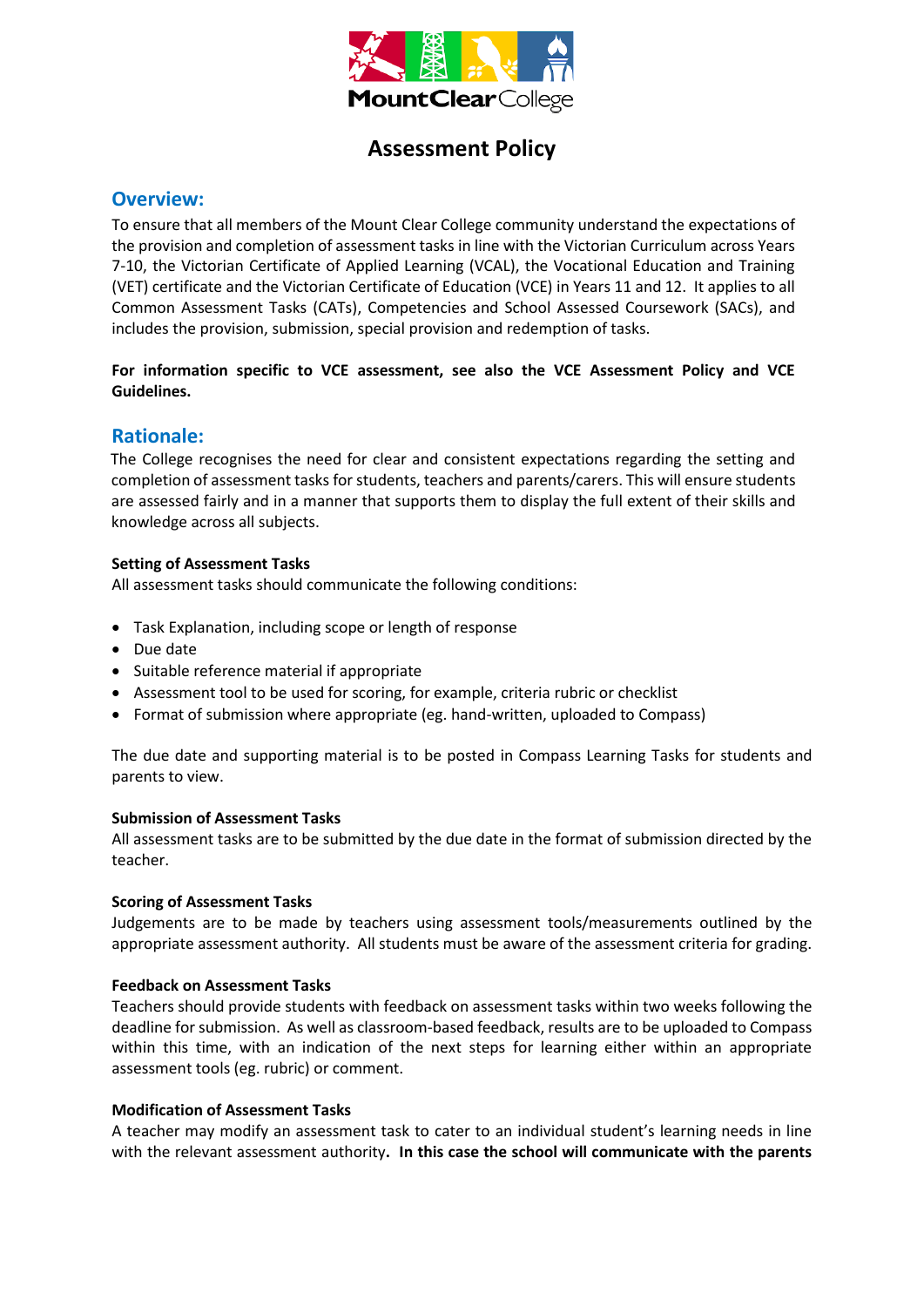**prior to the assessment and outline how the task is to be modified.** This will also be indicated within the student feedback published on Compass and in the Semester Report.

#### **Late Submission**

If an assessment task is submitted after the due date but is deemed to be of a satisfactory standard, it will not be scored and feedback to the student and parents will identify that it is of a satisfactory standard, however the work was submitted unacceptably late.

#### **Unplanned Absence**

If a student is absent during a practical performance or exam for a reason approved by the College, such as illness or accident, where possible they will be given an opportunity to complete the task at a later date and scored accordingly. If they are unable to do so, they will receive a 'Not Assessed' judgement and the feedback to the student and parent will indicate this. If the absence is not approved by the College the student will not receive a satisfactory result and will be required to undertake the appropriate redemption process.

#### **Planned Absence**

If a student undertakes a planned absence from the school, such as an approved family holiday or school activity, it is the responsibility of the student and parents to communicate this to the College prior to the absence. Students should complete work provided by the teacher for their absence, including assessment tasks. This may include provision for the completion of tasks upon their return to class. In this case the assessment task is to be scored as having met the due date for submission.

Planned absences are not automatically approved and it is important that students and parents seek approval prior to the absence to ensure appropriate arrangements can be made.

#### **Special Provision**

Students may request for assessments to be modified or deadlines to be extended in circumstances where they feel they are not able to complete a task to the best of their ability due to circumstances outside of their control, such as accident or injury. Parents should make contact with the appropriate teacher to request special provision prior to an assessment or as soon as possible following the assessment. Please note that approval must align with the appropriate assessment authority guidelines and is not automatically granted.

#### **Redemption of Tasks**

The Mount Clear College redemption process aims to provide all students with opportunities to achieve success, foster a growth mindset within every classroom and to communicate concerns regarding student progress to parents prior to the end of semester.

## **Please see the VCE Assessment Policy for VCE redemption expectations and processes.**

If a student does not satisfactorily complete an assessment, they must then satisfactorily complete a redemption task in order to meet the requirements of the unit overall:

- 1. The student will be informed of the unsatisfactory semester result overall for that subject;
- 2. The student will then be provided with an opportunity to redeem the task. This may take one of the following forms:
	- a. Re-submission of the relevant assessment tasks or key sections
	- b. Extra practice/work at a particular skill possible outside normal hours
	- c. A specialised redemption task, for example, an essay, assignment, written responses to questions, etc.